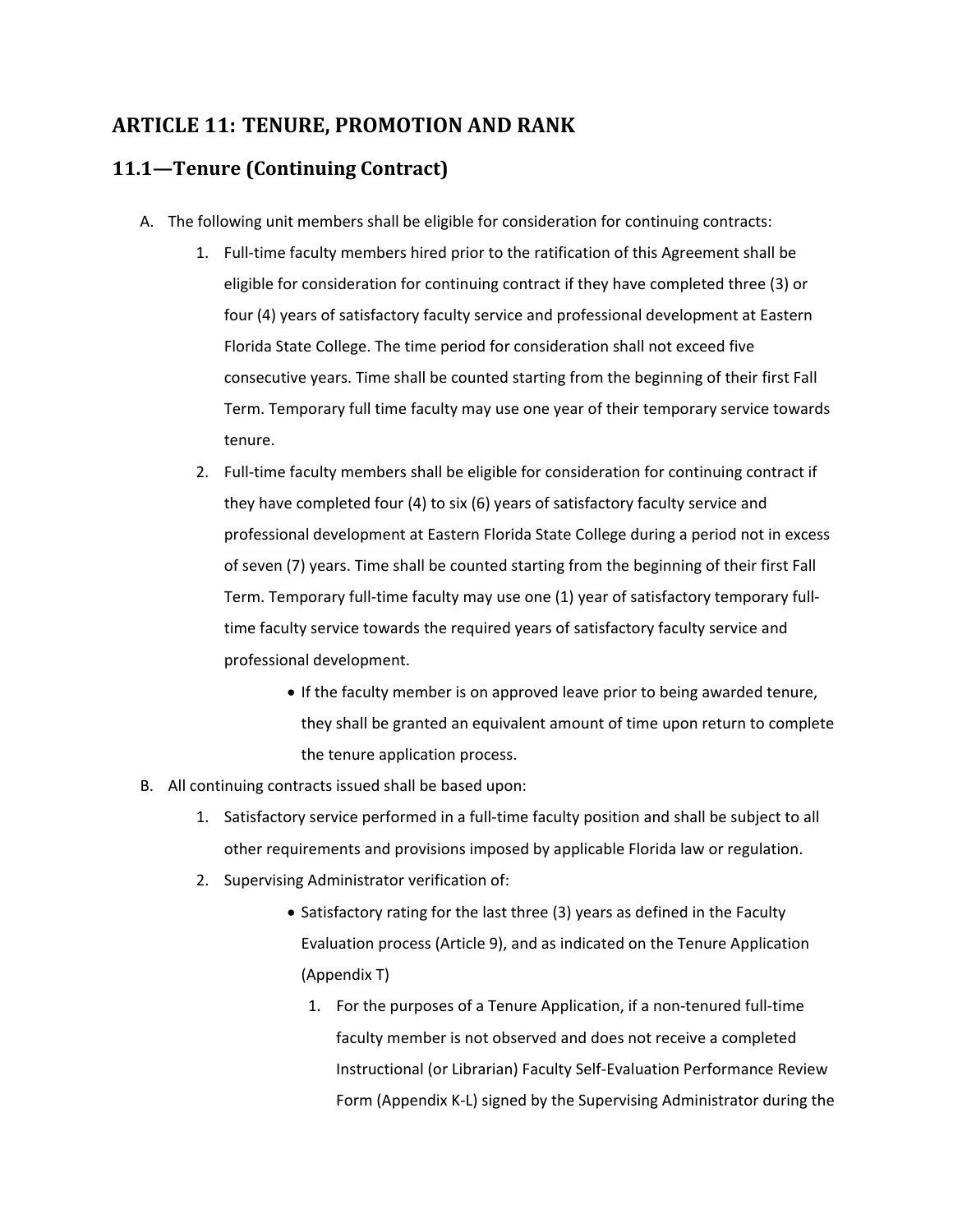evaluation process, as outlined in Article 9, they will be considered satisfactory for that academic year.

- Continuing need as indicated on the application for Tenure (Appendix T).
- 3. Satisfactory completion of a tenure application and portfolio as outlined in the TPDC Handbook, which shall include, at a minimum (consult the TPDC Handbook for complete information), the following:
	- Documented evidence of a satisfactory rating for the last three (3) years as indicated by the Supervising Administrator's signature in Section II of the Tenure Application (Appendix T).
	- Documented evidence of significant and ongoing contribution and/or participation in Professional Development activities.
	- Documented evidence of contributions to the College and the candidate's profession.
	- Successful completion of the College's established faculty mentoring program as documented on the candidate's College training record.
- 4. Super majority recommendation (minimum 67%) by a faculty Campus Tenure Committee.
	- The Campus Tenure Committee shall operate as described in the TPDC Handbook, and a quorum must be present for any action to be taken.
	- A Campus Tenure Committee shall be comprised of a candidate's DC and/or PM, who will be non-voting members except in the event of a tie, and three (3) to five (5) full-time tenured faculty members from the discipline of the tenure candidate, or a closely related discipline when adequate numbers of faculty are not available. If necessary, faculty members from the discipline, but from another campus or division, may be included to fulfill the discipline representation needs. A tenure candidate may select one member of the committee. The committee shall select its chairperson, who shall not be the candidate's DC and/or PM.
	- A Librarian candidate's Campus Tenure Committee will be comprised of the other Librarians on the candidate's campus, plus Librarians from other campuses as necessary to meet the above requirements.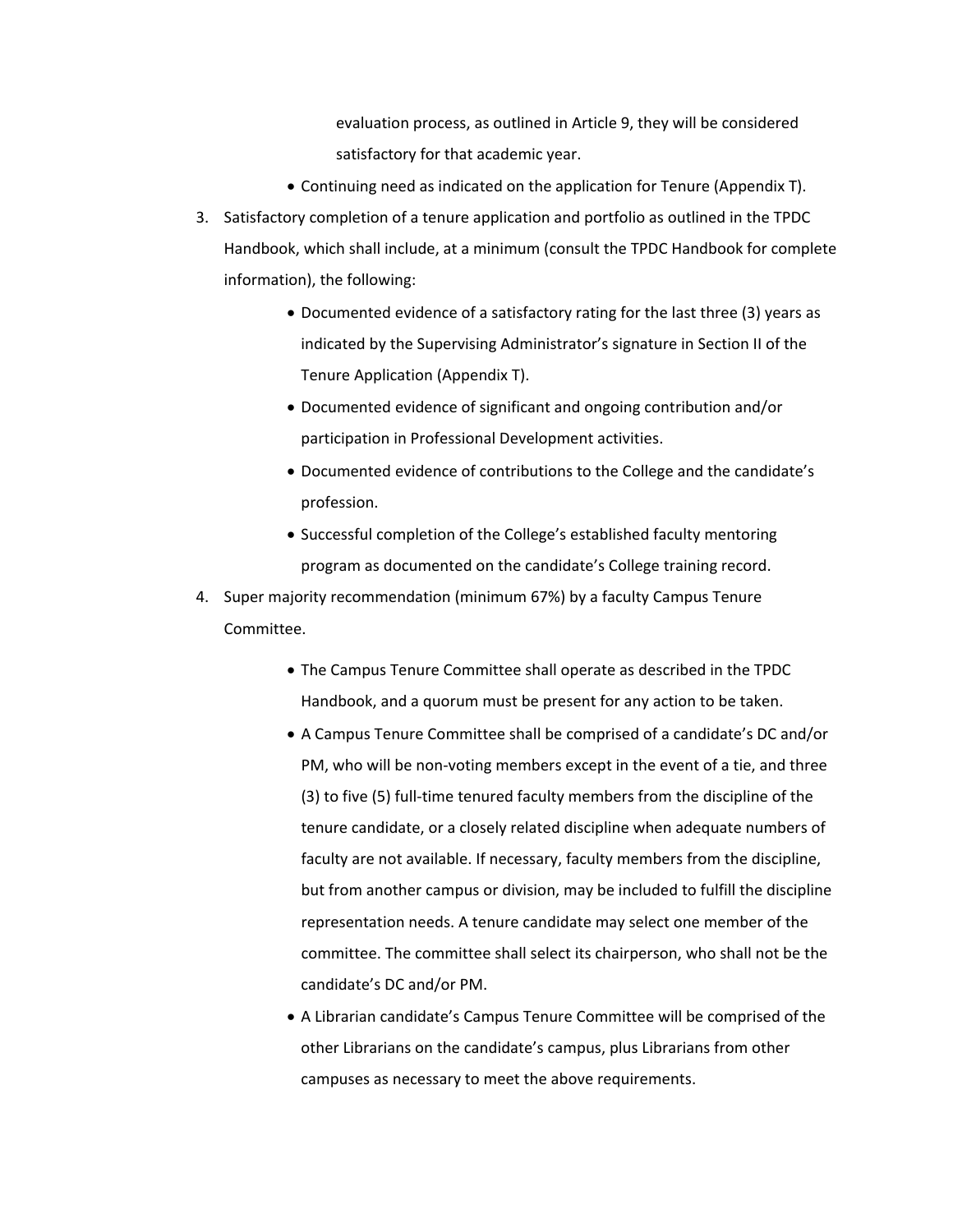- When more than one faculty member is eligible for tenure on a campus or division, each candidate shall have a separate Campus Tenure Committees.
- Tenure candidates are responsible for notifying the College of any conflict of interest.
- The Campus Tenure Committee chair will be responsible for maintaining chain of custody for the tenure candidate's portfolio as documented on the Tenure Portfolio Custody form (TPDC Handbook).
- After reviewing the application and portfolio, the Campus Tenure Committee shall either recommend awarding or denial of tenure. The chairperson of the Campus Tenure Committee will provide written notification to the TPDC chair and appropriate Supervising Administrator informing them of the committee's recommendation, and justification for said recommendation.
- 5. Recommendation from the College-wide TPDC.
	- The TPDC will review all tenure applications:
		- 1. To ensure that process and procedures have been followed.
		- 2. To recommend the awarding or denial of tenure based on whether or not process and procedures have been followed.
	- The TPDC will provide written notification to the College President informing him of the Council's recommendation for awarding or denial of tenure, along with the justification for said recommendation.
	- The TPDC will also forward the Campus Tenure Committee's recommendation for awarding or denial of tenure, along with the justification for said recommendation to the College President.
- 6. At the conclusion of the tenure review process, a tenure candidate must have recommendations, either for approval or denial of tenure, from both the Campus Tenure Committee and the TPDC before the candidate's name can be sent to the College President for a final decision.
- 7. The Supervising Administrator retains the right to make separate recommendations related to tenure to the President of the College.
- C. Tenure Timeline—mutually agreed upon timeline to be included in Appendix T.
- D. Candidates must be notified by the Administration by the last day of the spring term.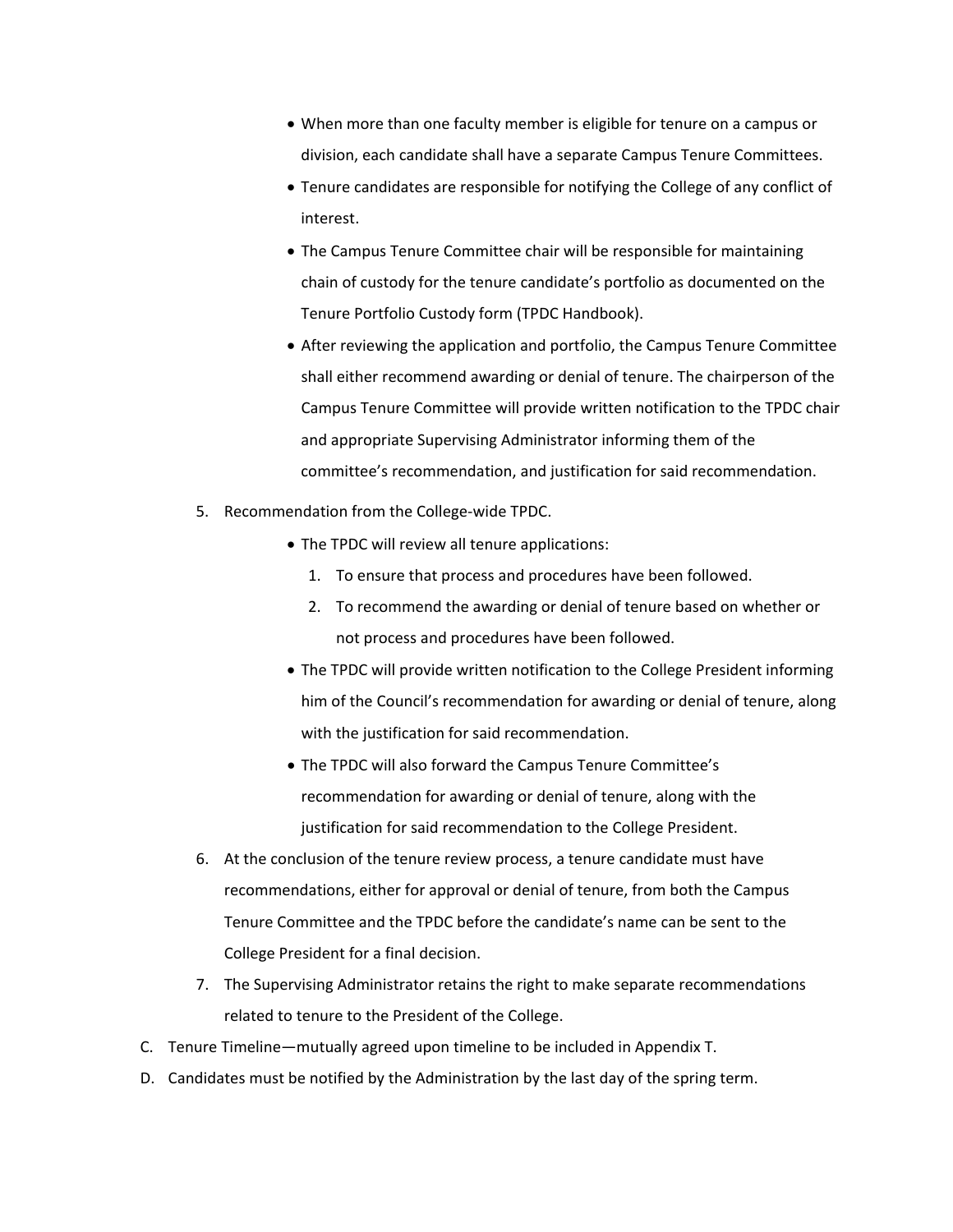- E. The non-renewal of an annual contract or denial of tenure shall not entitle the person to reasons for such actions or to follow the grievance procedures, or to a hearing (e.g., DOAH or arbitration). However, this shall not preclude the use of the grievance procedure to determine whether the process and procedures were followed.
- F. All continuing contracts issued shall be based on satisfactory service performed in a full time faculty position and shall be subject to all other requirements and provisions imposed by law or regulation.
- G. The parties recognize and subscribe to the appropriate policy of the Board of Trustees Policy Governance Manual and to the supporting section of the College Operational Procedures Manual as the basic policy and procedure for administration of maintenance of continuing contract as it pertains to unit members. However, in the event a conflict occurs, this Agreement shall be the controlling document.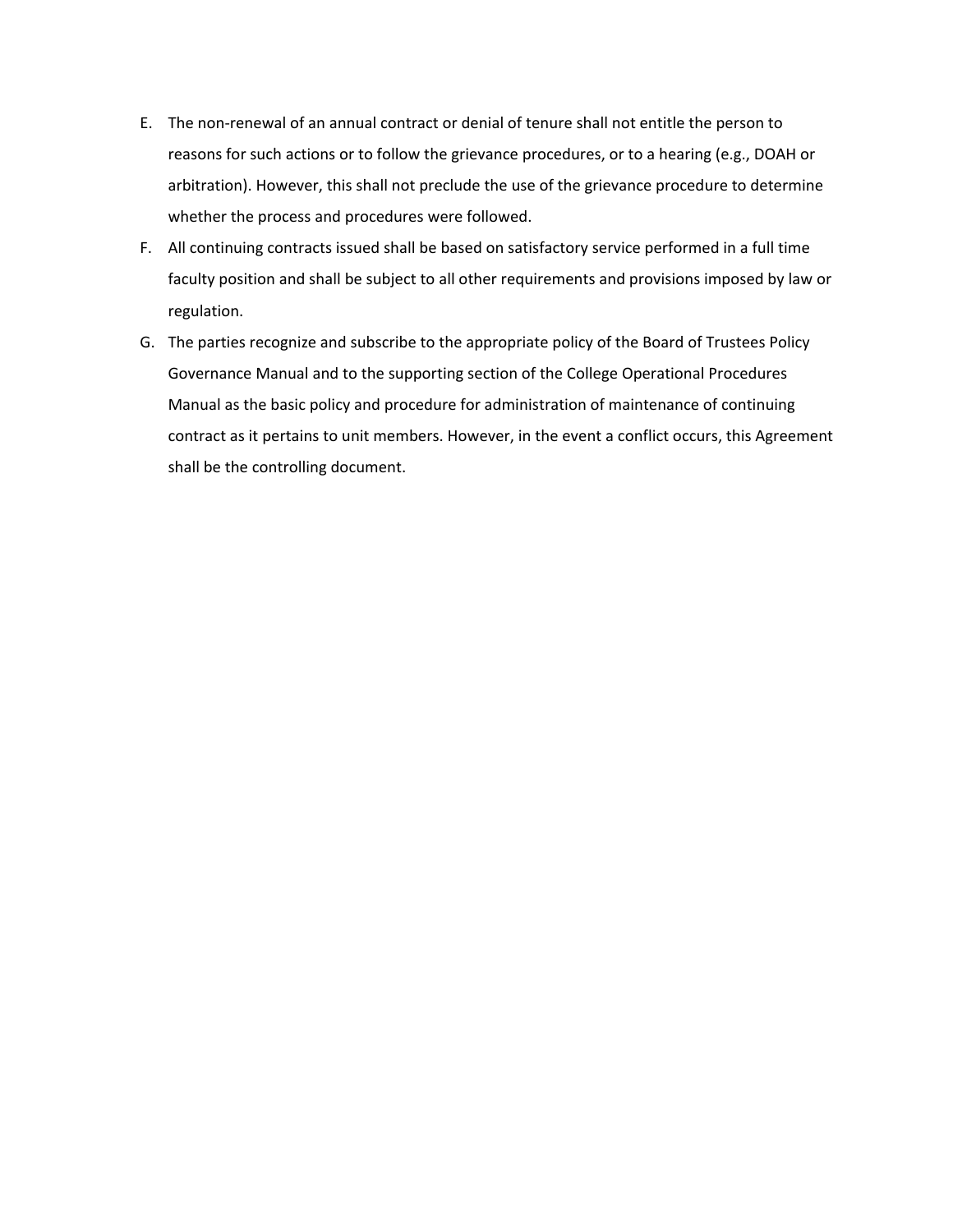#### **APPENDIX S—Tenure Timeline**

If any due date falls on a Friday, or a day that the College is closed, the due date will be changed to the next day the College is open for regular business. See TPDC handbook for complete guidelines.

1. By May 1<sup>st</sup> of a tenure candidate's fourth (4<sup>th</sup>), fifth (5<sup>th</sup>), or sixth (6<sup>th</sup>) year, the candidate must notify their Supervising Administrator of their intent to apply for tenure during the Fall Term of the fifth (5<sup>th</sup>), sixth ( $6<sup>th</sup>$ ), or seventh ( $7<sup>th</sup>$ ) year. If tenure candidates have been informed that they have not received tenure, they have fifteen calendar days from the date of notification to notify their Supervising Administrator of their intent to reapply the following year, provided that they are not in their seventh  $(7<sup>th</sup>)$  year.

2. A candidate will be considered for tenure during the Spring Term of the fifth (5<sup>th</sup>), sixth (6<sup>th</sup>), or seventh ( $7<sup>th</sup>$ ) year of service to the College as determined by the tenure candidate in their fourth ( $4<sup>th</sup>$ ), fifth  $(5<sup>th</sup>)$ , or sixth  $(6<sup>th</sup>)$  year.

3. By October 1<sup>st</sup> candidates must obtain both Human Resources and Supervising Administrator signatures on their application (Appendix T).

4. By October 15<sup>th</sup> of the Fall Term of the candidate's fifth (5<sup>th</sup>), sixth (6<sup>th</sup>), or seventh (7<sup>th</sup>) year, a Campus Tenure Committee chair will be named. The candidate must submit a copy of a signed application for tenure to the announced chair of the Campus Tenure Committee (Appendix T).

5. By January  $10<sup>th</sup>$  of the Spring Term of the year of tenure consideration, the candidate must submit a tenure portfolio to the Campus Tenure Committee chair.

6. By February 1<sup>st</sup>, Campus Tenure Committees must have met and forwarded written recommendations and justifications to the TPDC chair and the candidate's Supervising Administrator. The chair of the Campus Tenure Committee will ensure delivery of the portfolio to the TPDC.

7. By February 28<sup>th</sup>, the TPDC must have met and forwarded written recommendations and justifications, and the Campus Tenure Committee's recommendations and justifications, to the College President.

8. All recommendations must be submitted to the Board in time for the March Board of Trustees meeting.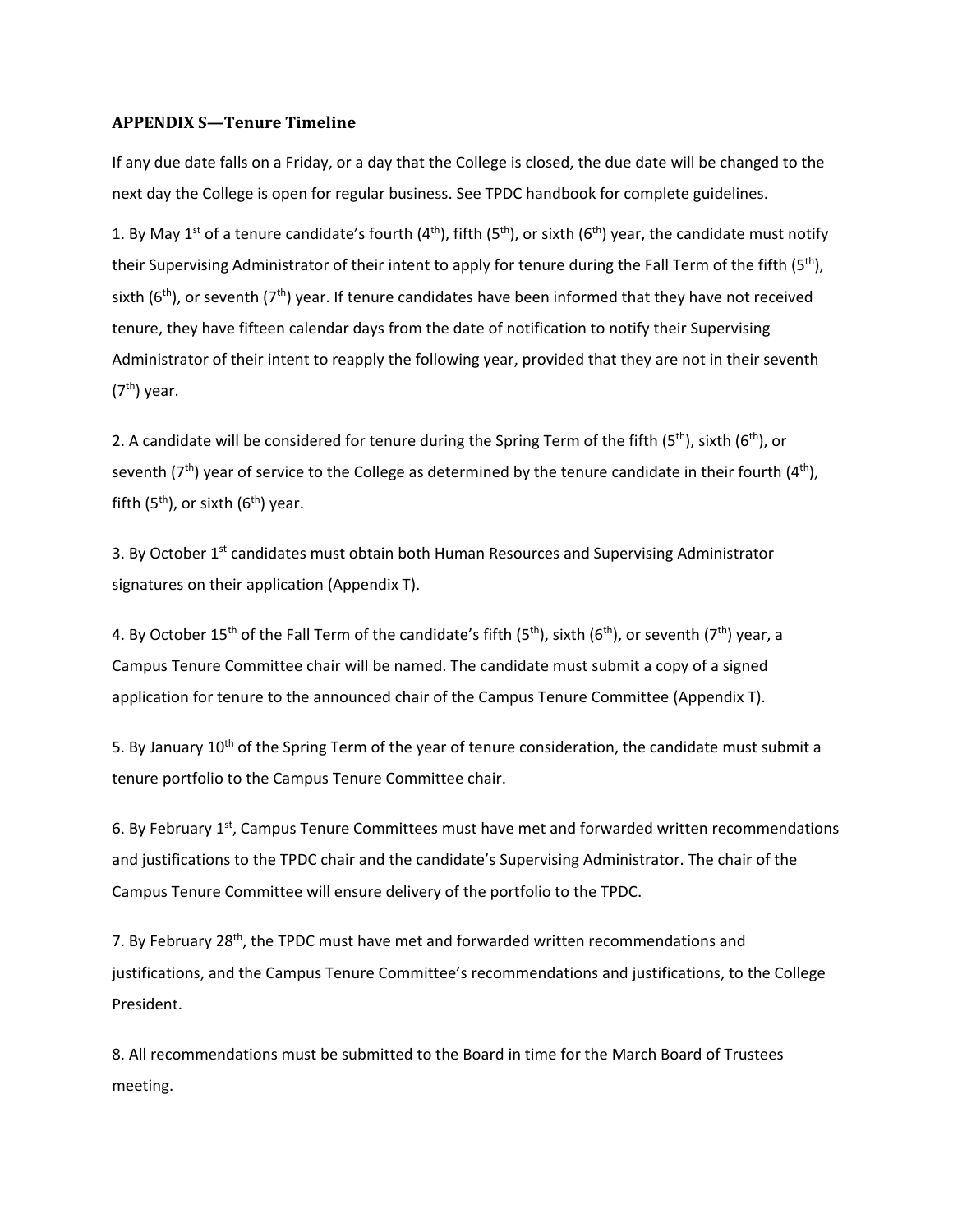9. Faculty will be notified by the official end of the Spring semester.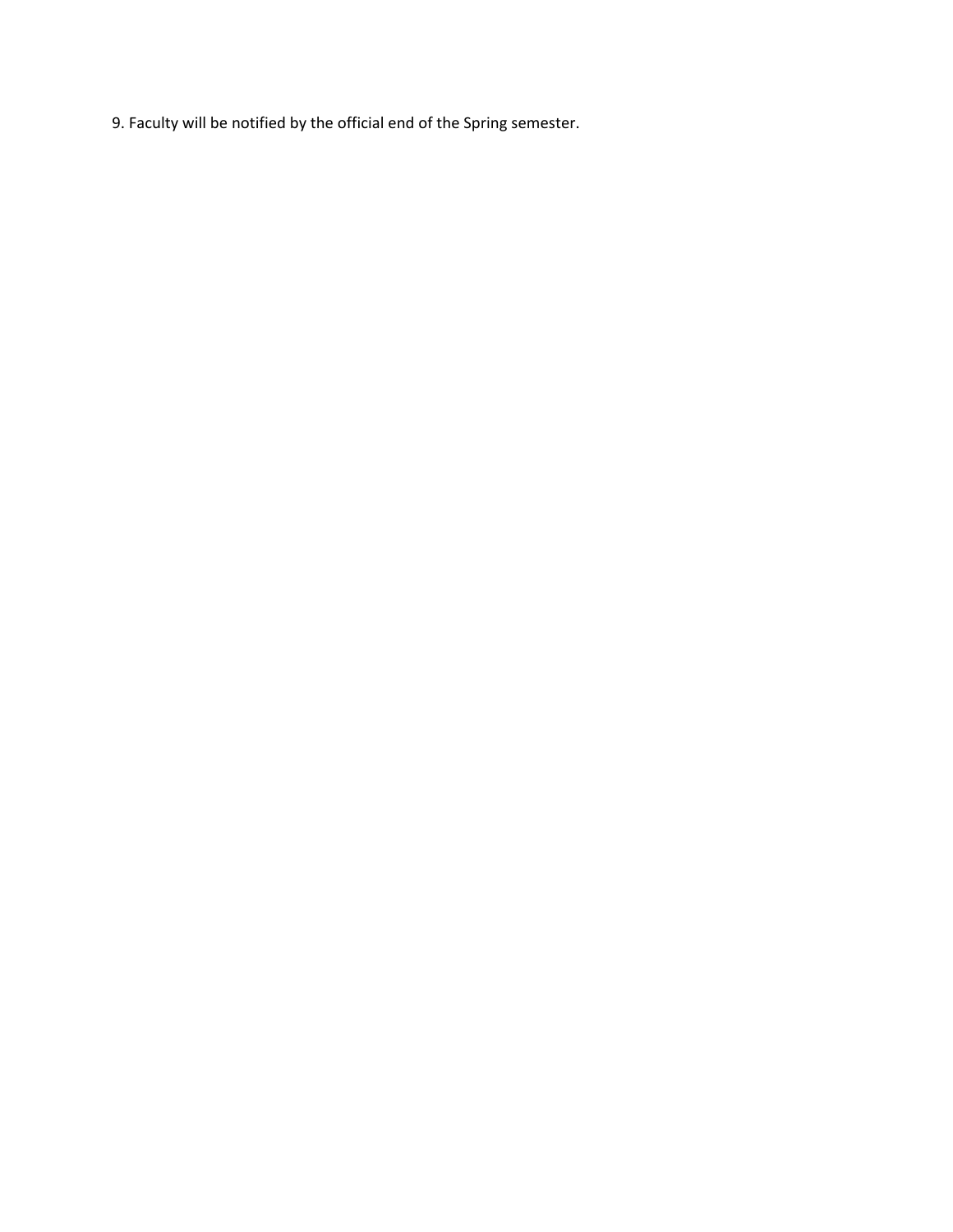## **APPENDIX T—Tenure Application**

Name (printed): The contract of the contract of the contract of the contract of the campus: Campus: Date Hired as F-T Faculty (Month, Year): Degrees Awarded and Dates:

### **To apply for tenure, please do the following**:

(1) By May 1<sup>st</sup> of your fourth (4th), fifth (5th), or sixth (6th) year, notify your Supervising Administrator of your intent to apply for tenure during the Fall Term of your fifth (5th), sixth (6th), or seventh (7th) year unless you are reapplying for tenure, in which case you have fifteen calendar days from the date of notification of denial to notify your Supervising Administrator of your intent to reply, provided you are not in your seventh  $(7<sup>th</sup>)$  year.

(2) By October  $1<sup>st</sup>$ , obtain both Human Resources and Supervising Administrator signatures on this application.

(3) By October  $15<sup>th</sup>$ , submit a copy of a signed application for tenure to the announced chair of the Campus Tenure Committee.

(4) By January 10 of the Spring Term of the year of tenure consideration, submit your tenure portfolio to the Campus Tenure Committee chair.

### **The timeline for consideration is**:

(1) By February  $1^{st}$ , Campus Tenure Committees must have met and forwarded written recommendations and justifications to the TPDC chair and your Supervising Administrator. (2) By February 28<sup>th</sup>, the TPDC must have met and forwarded their written recommendations and justifications, and the Campus Tenure Committee's recommendations and justifications, to the College President.

(3) In time for the March Board of Trustees meeting, your supervisor and the College President will have made their recommendations.

(4) By the end of the Spring term, candidates for Tenure will be notified of approval or nonapproval by the Administration.

#### **Instructions: Per Article 11 of the CBA, four criteria must be met to apply for tenure:**

(1) Satisfactory service performed in a full-time faculty position for four (4) to six (6) academic years except where outlined in Article 11.1.A.1.

(2) Satisfactory completion of a tenure application and portfolio as outlined in the TPDC Handbook, which shall include, at a minimum (consult the current TPDC Handbook for complete information), the following:

- Documented evidence of a satisfactory rating for the last three (3) years as indicated by the Supervising Administrator's signature in Section II of the Tenure Application.
- Documented evidence of significant and ongoing contribution and/or participation in Professional Development activities.

• Documented evidence of contributions to the College and the candidate's profession. Successful completion of the College's established faculty mentoring program as documented on the candidate's College training record. (3) Supermajority recommendation by a faculty Campus Tenure Committee

(4) Majority recommendation by the faculty TPDC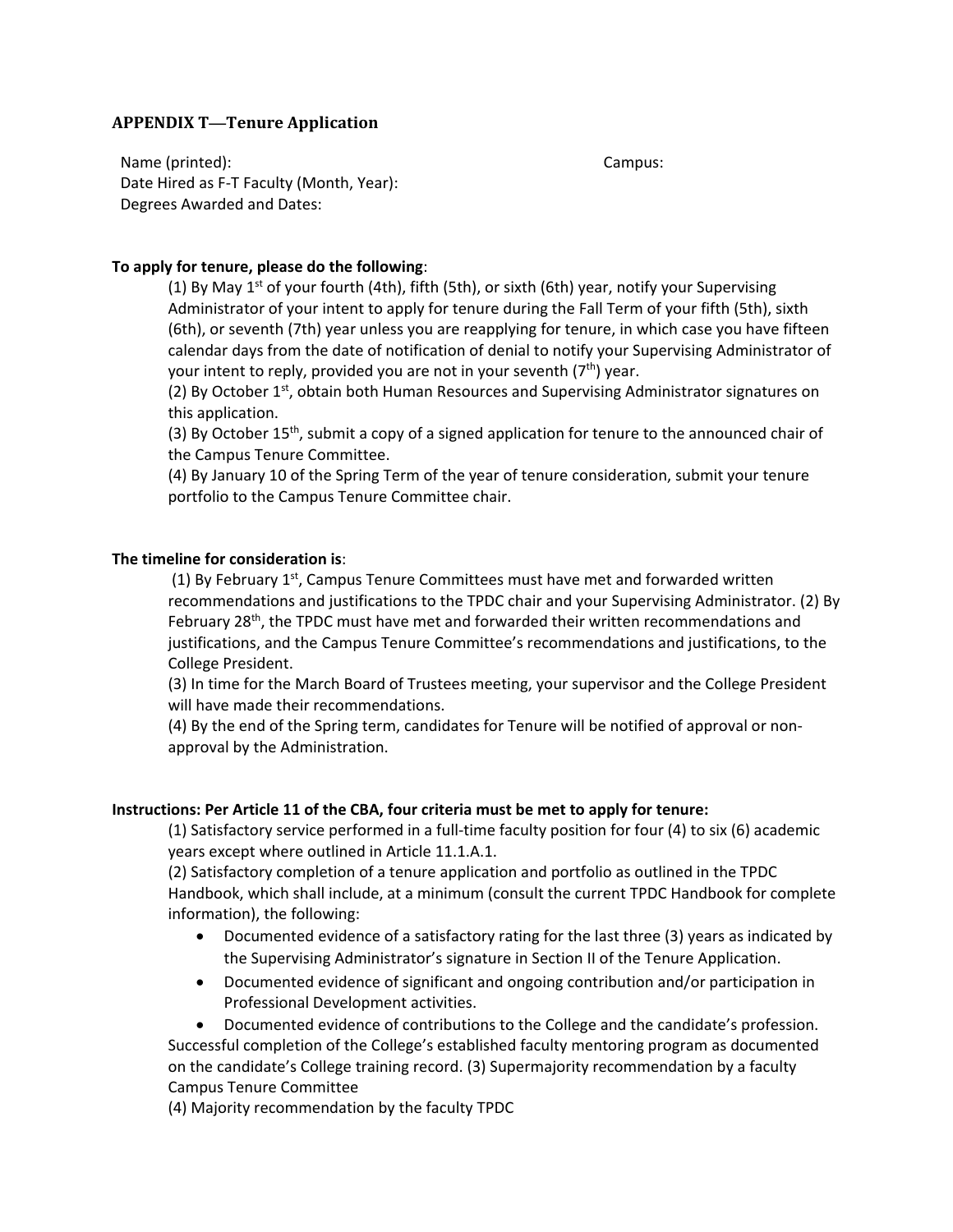## **I. HUMAN RESOURCES VERIFICATION:**

| I certify that the exact hire date for this faculty<br>member is: |      |
|-------------------------------------------------------------------|------|
|                                                                   |      |
| Human Resource Office Signature                                   | Date |

## **II. PROVOST STATEMENT:**

I certify that the candidate has received a satisfactory rating for the last three (3) years.

| <b>Provost Signature</b>                                                 | Date   |
|--------------------------------------------------------------------------|--------|
| I recommend this applicant based on the<br>continuation of the position. |        |
|                                                                          |        |
|                                                                          | $-0r-$ |
| I do not recommend this applicant based on the                           |        |
| discontinuation of the position.                                         |        |
|                                                                          |        |

## **III. CAMPUS‐BASED TENURE COMMITTEE RECOMMENDATION**

| Members of the Committee:<br>Committee Chairperson: |      |  |
|-----------------------------------------------------|------|--|
| We recommend this applicant for tenure.             |      |  |
| We do not recommend this applicant for tenure.      |      |  |
| Justification for non-approval is:                  |      |  |
|                                                     |      |  |
|                                                     |      |  |
|                                                     |      |  |
| Committee Chairperson Signature                     | Date |  |

## **IV. TENURE AND PROFESSIONAL DEVELOPMENT COUNCIL RECOMMENDATION**

| Members of the Council:                        |  |  |
|------------------------------------------------|--|--|
| <b>Council Chairperson:</b>                    |  |  |
| We recommend this applicant for tenure.        |  |  |
| We do not recommend this applicant for tenure. |  |  |